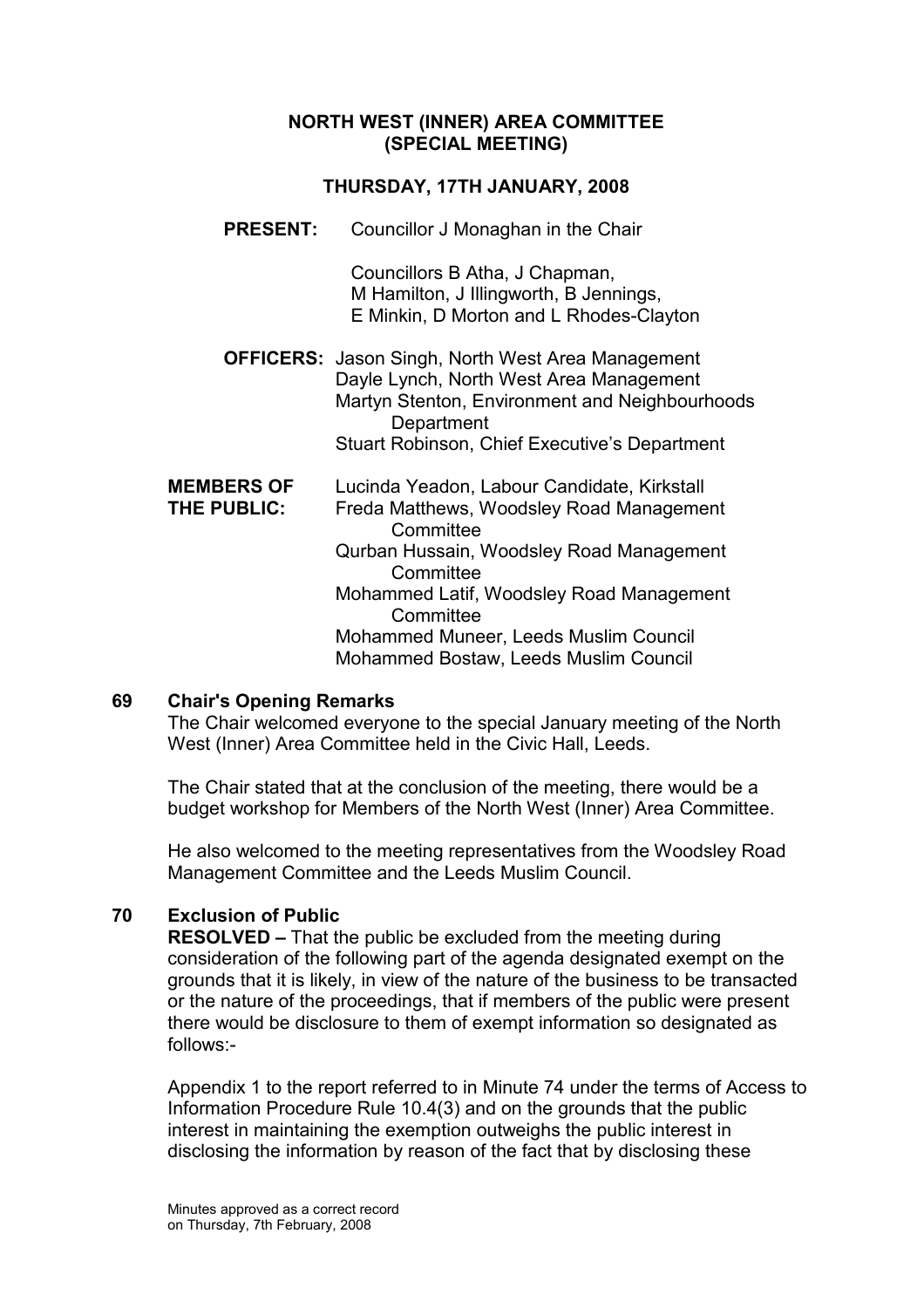details, the reputation of the organisation could be detrimentally affected before they had attempted to satisfactorily resolve the matter.

### 71 Declarations of Interest

Councillor J Chapman declared a personal interest in her capacity as Lead Member (Neighbourhoods and Housing) and report author of 'Making a Bigger Difference in Localities' regarding Area Management in Leeds (Agenda Item 6) (Minute 73 refers).

### 72 Apologies for Absence

Apologies for absence were submitted on behalf of Councillor S Bentley, Councillor P Ewens and Councillor K Hussain.

A number of other apologies received from members of the public were also read out at the meeting.

#### 73 Area Management Review

Referring to Minute 64 of the meeting held on 13<sup>th</sup> December 2007, the Director of Environment and Neighbourhoods submitted a report outlining the changes to Area Committee responsibilities and working arrangements previously agreed at the Council's Executive Board on 14<sup>th</sup> November 2007.

Martyn Stenton, Partnerships Manager, Environment and Neighbourhoods Department and Jason Singh, North West Area Management presented the report and responded to Members' queries and comments.

Detailed discussion ensued on the contents of the report and appendices.

In summary, specific reference was made to the following issues:-

• clarification as to whether other Area Committees would adopt different criteria under the new arrangements in relation to well-being applications and community centre lettings

(The Partnerships Manager responded and informed the meeting that if other Area Committees agreed to the 'free' usage of some community centres within their particular area, this would clearly have an impact on their resources)

- concerns expressed over the huge agenda facing Area Committees in relation to the Children and Young People 'theme' (The Partnerships Manager responded and informed the meeting that Children's Plans were currently being drafted for Members' consideration)
- the need for assurances to be given by officers that matters would be dealt with quickly with the right level of support from service departments
- the need for all Area Committees to adopt a professional and consistent approach, on a city-wide basis, which would also provide new learning opportunities for Elected Members
- clarification of how street cleansing would work under the new proposals, given competing area priorities, with the need for more regular and up to date information in this area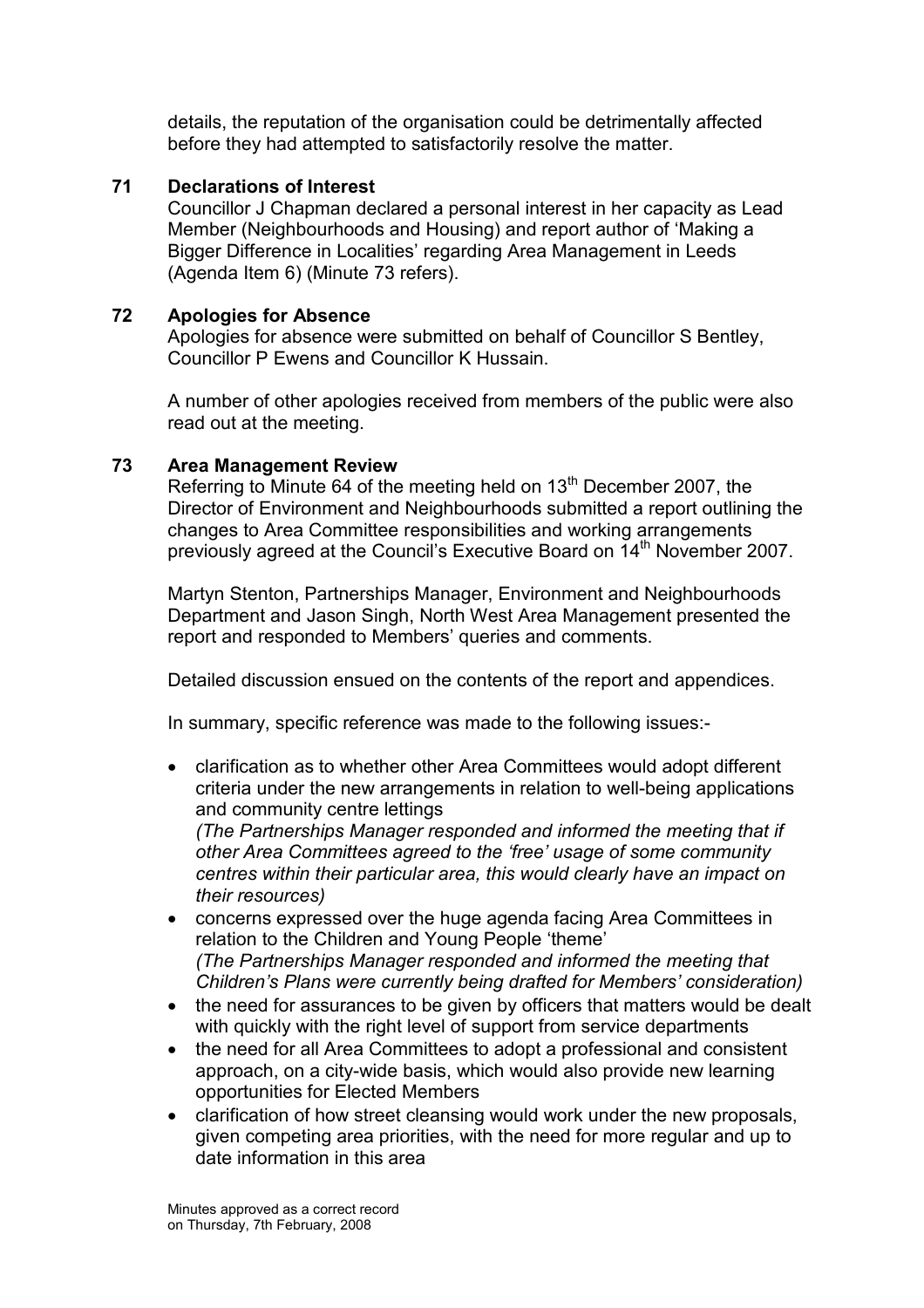(The Partnerships Manager responded and informed the meeting that under the new arrangements, there would be an obligation on services to work more directly with the Area Committee when addressing priorities and for them to be more accountable)

- the need for Area Committees to focus on regeneration and development and for Elected Members to be provided with the necessary support in relation to Local Design Reviews
- reference to the Adult Social Care and Healthier Communities 'theme', with clarification sought as to whether Area Committees would be directly responsible for legal issues in view of the proposed new delegated function

(The Partnerships Manager responded and informed the meeting that under the new arrangements this would be a 'key' area for Member involvement, but obviously legal issues and statutory duties needed to be dealt with in a proper and consistent way on a city-wide basis)

- the need for Area Committees to deliver services locally within the locality of the Area Committee
- the need for the Area Management Review to focus on those areas that were working well, with power and responsibility to go hand in hand
- the need for North West (Inner) Area Committee to meet at least ten times a year in view of the increased responsibilities and proposed new themes and to publicise venues well in advance
- the need for the review to address the role/membership of the Area Committee's sub groups and to address whether a more 'scrutiny role' should be undertaken at Area Committee meetings
- the need for Area Committees to experiment in new areas of accountability and to give more notice when convening meetings of sub groups
- the need for public engagement to continue at North West (Inner) Area Committee meetings and for meetings to be structured to allow public debate on important local issues
- the need for the Area Committee to receive better information from service departments, with more up to date statistics to be provided, to ensure that Elected Members made the right decisions based on the evidence available at that particular time

# RESOLVED –

- (a) That the contents of the report and appendices be noted.
- (b) That Members comments on the issues covered in the Executive Board report and on the proposed changes be fed into the ongoing consultation process for the Area Management Review by North West Area Management.
- (c) That this Committee seeks further reports at their next and subsequent cycle of meetings on Area Delivery Plan preparations, Local Children and Young People Plans, composition of Sub Groups and local partnership working arrangements.

# 74 Woodsley Road Multi-Cultural Community Centre

Referring to Minute 68 of the meeting held on 13<sup>th</sup> December 2007, the Director of Environment and Neighbourhoods submitted a report providing the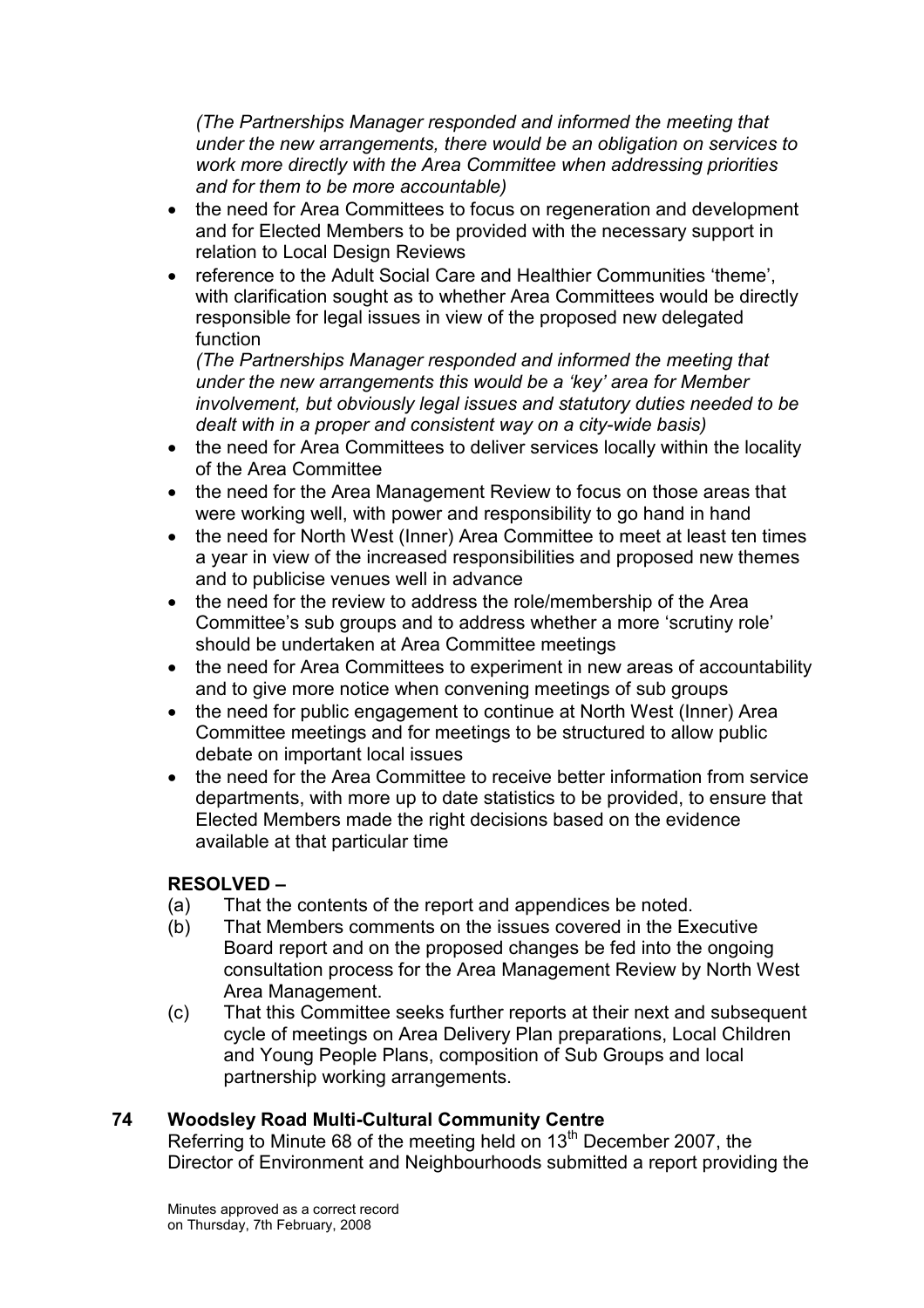meeting with an update on progress made at Woodsley Road Multi-Cultural Community Centre over the past 18 months as requested at a previous Area Committee meeting.

Jason Singh, North West Area Management presented the report and responded to Members' queries and comments.

At the request of the Chair, comments were also taken from representatives of the Woodsley Road Management Committee and the Leeds Muslim Council.

Detailed discussion ensued on the contents of the report.

In summary specific reference was made to the following issues:-

- clarification as to whether the £5,000 of Well-being funding was a one off request or a year on year requirement
- clarification of the daily usage of the multicultural centre and whether or not the centre encouraged users from a mix of faiths and cultures
- the need for a working group to be established to develop and produce an options appraisal as outlined in section 7.0 of the report (North West Area Management agreed to convene an early meeting in this regard)
- clarification of the future visions of the centre

Following consideration of the appendix to the report designated as exempt under Access to Information Procedure Rule 10.4(3) which was considered in private at the conclusion of the meeting it was:-

#### RESOLVED –

- a) That the contents of the report and appendices be noted.
- b) That approval be given to the undertaking of an options appraisal regarding alternative management arrangements of Woodsley Road Multicultural Community Centre in accordance with the report now submitted.
- c) That the request received from the Woodsley Road Management Committee for the £5,000 of well-being funding, originally allocated to Voluntary Action Leeds, to be paid directly to them, as outlined in Section 5.2 of the report, be deferred, pending the outcome of the options appraisal as referred to in resolution b) above.
- d) That the request received from the Woodsley Road Management Committee for a contribution towards the implementation of their business plan, through payment of a percentage of the lettings income from the centre, as outlined in Section 5.3 of the report, be deferred, pending the outcome of the options appraisal as referred to in resolution b) above.